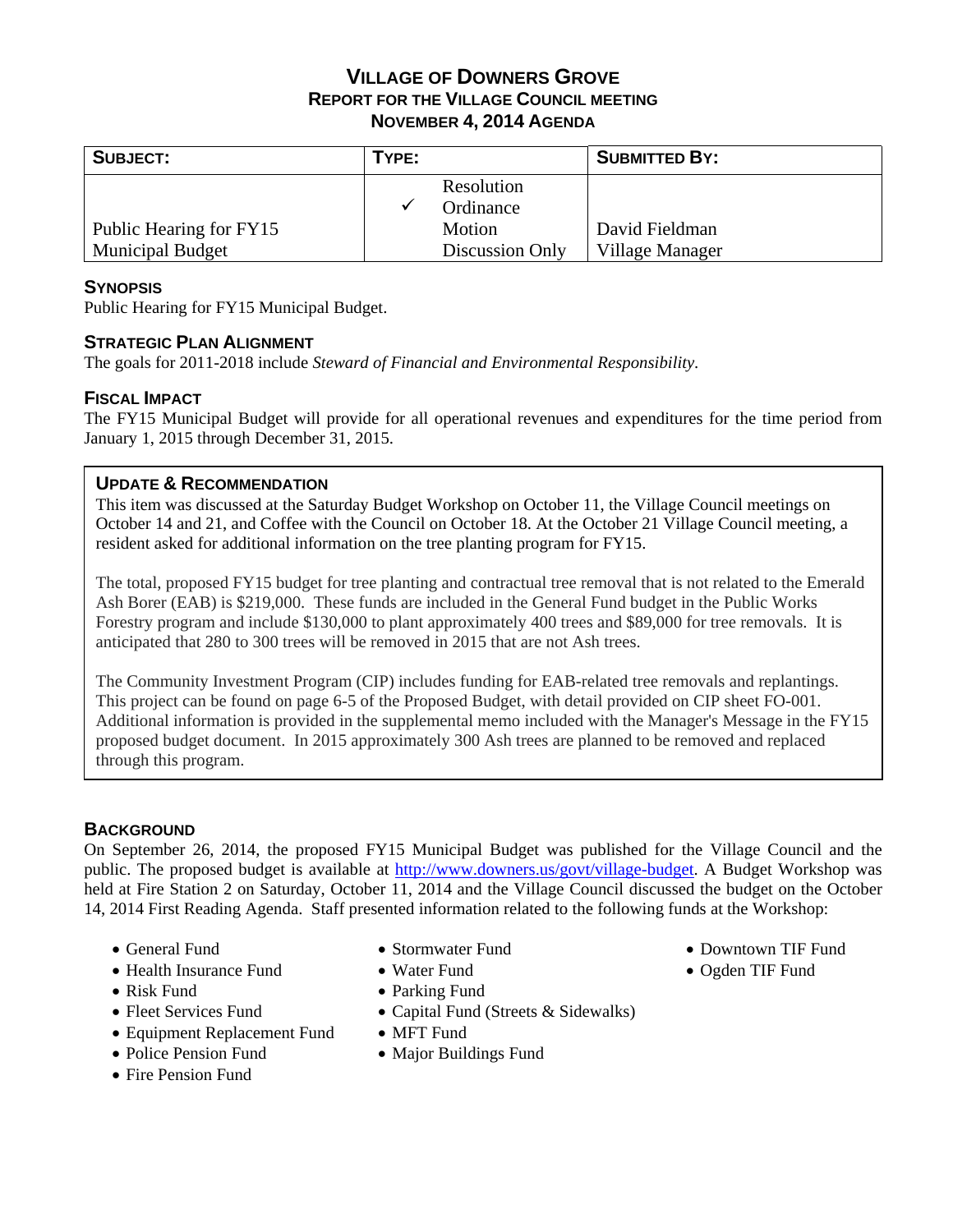Following is the budget schedule for the remainder of the year:<br>
• Coffee with the Council Saturday, Oct. 18

- Coffee with the Council Saturday, Oct. 18<br>• Budget Discussion Tuesday, Oct. 21
- 
- Budget Discussion Tuesday, Oct. 21<br>• Budget Public Hearing Tuesday, Nov. 4 • Budget Public Hearing Tuesday, Nov. 4<br>• Estimated Levy Discussion Tuesday, Nov. 11
- Estimated Levy Discussion Tuesday, Nov. 11<br>• Vote to Adopt Budget Tuesday, Nov. 11
- $\bullet$  Vote to Adopt Budget
- Adopt Estimated Tax Levy Tuesday, Nov. 18
- 
- Tax Levy Public Hearing Tuesday, Dec. 2
- Adoption of Tax Levy Tuesday, Dec. 9
-